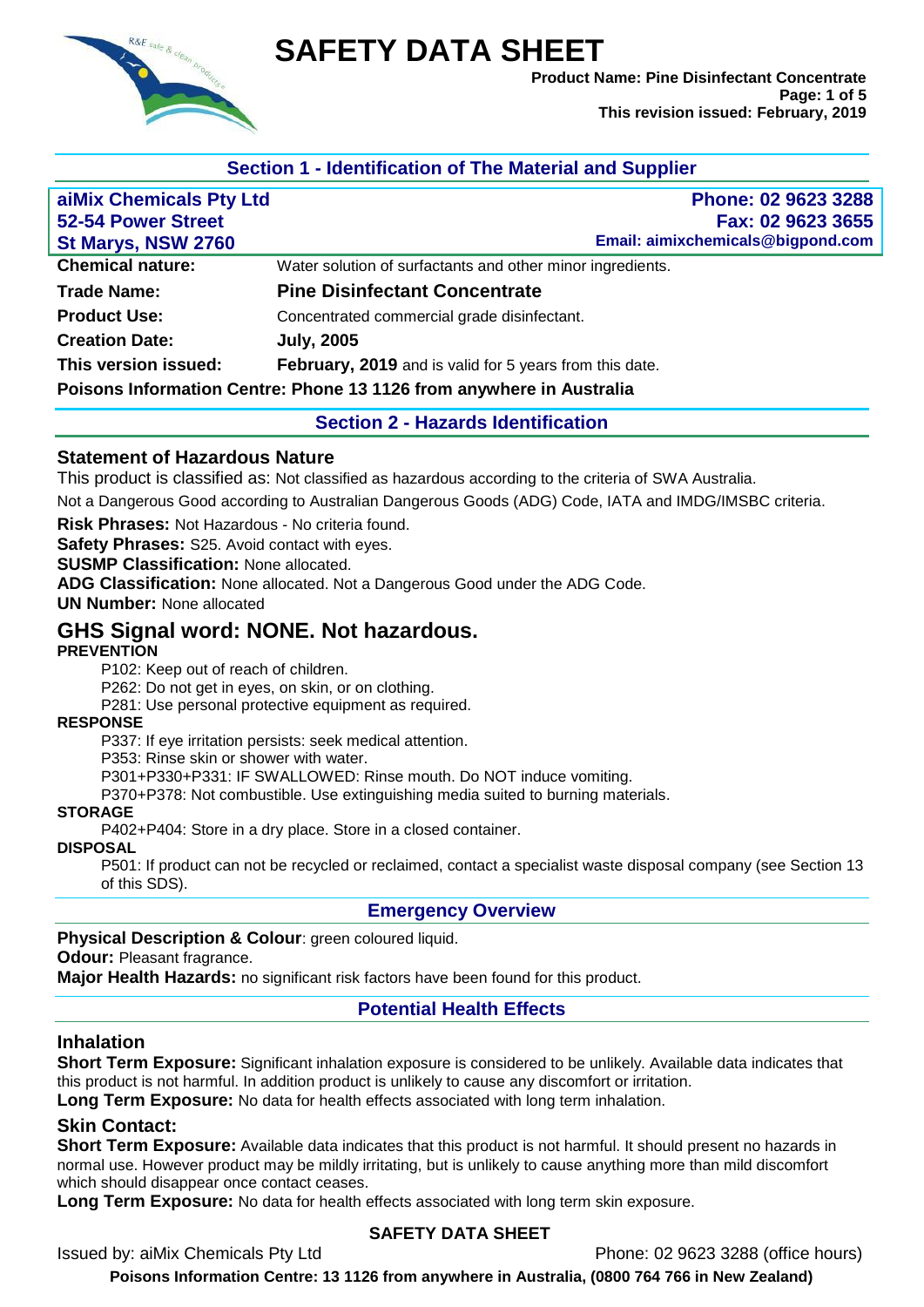# **Eye Contact:**

**Short Term Exposure:** Exposure via eyes is considered to be unlikely. This product is believed to be mildly irritating, to eyes, but is unlikely to cause anything more than mild transient discomfort.

**Long Term Exposure:** No data for health effects associated with long term eye exposure.

# **Ingestion:**

**Short Term Exposure:** Significant oral exposure is considered to be unlikely. However, this product may be irritating to mucous membranes but is unlikely to cause anything more than transient discomfort. **Long Term Exposure:** No data for health effects associated with long term ingestion.

#### **Carcinogen Status:**

**SWA:** No significant ingredient is classified as carcinogenic by SWA.

**NTP:** No significant ingredient is classified as carcinogenic by NTP.

**IARC:** No significant ingredient is classified as carcinogenic by IARC.

# **Section 3 - Composition/Information on Ingredients**

| Ingredients                           | <b>CAS No</b> | Conc.%   | TWA $(mg/m^3)$ STEL $(mg/m^3)$ |         |
|---------------------------------------|---------------|----------|--------------------------------|---------|
| Alkylbenzyldimethyl ammonium chloride | 68424-85-1    | - 1-5    | not set                        | not set |
| Other non hazardous ingredients       | secret        | 1-5      | not set                        | not set |
| Water                                 | 7732-18-5     | to $100$ | not set                        | not set |

This is a commercial product whose exact ratio of components may vary slightly. Minor quantities of other non hazardous ingredients are also possible.

The TWA exposure value is the average airborne concentration of a particular substance when calculated over a normal 8 hour working day for a 5 day working week. The STEL (Short Term Exposure Limit) is an exposure value that should not be exceeded for more than 15 minutes and should not be repeated for more than 4 times per day. There should be at least 60 minutes between successive exposures at the STEL. The term "peak "is used when the TWA limit, because of the rapid action of the substance, should never be exceeded, even briefly.

# **Section 4 - First Aid Measures**

## **General Information:**

You should call The Poisons Information Centre if you feel that you may have been poisoned, burned or irritated by this product. The number is 13 1126 from anywhere in Australia (0800 764 766 in New Zealand) and is available at all times. Have this SDS with you when you call.

**Inhalation:** First aid is not generally required. If in doubt, contact a Poisons Information Centre or a doctor.

**Skin Contact:** Irritation is unlikely. However, if irritation does occur, flush with lukewarm, gently flowing water for 5 minutes or until chemical is removed.

**Eye Contact:** Immediately flush the contaminated eye(s) with lukewarm, gently flowing water for 5 minutes or until the product is removed, while holding the eyelid(s) open. Obtain medical advice immediately if irritation occurs. **Ingestion:** If product is swallowed or gets in mouth, wash mouth with water and give some water to drink. If symptoms develop, or if in doubt contact a Poisons Information Centre or a doctor.

**Section 5 - Fire Fighting Measures**

**Fire and Explosion Hazards**: There is no risk of an explosion from this product under normal circumstances if it is involved in a fire.

Only small quantities of decomposition products are expected from this products at temperatures normally achieved in a fire. This will only occur after heating to dryness.

Fire decomposition products from this product are not expected to be hazardous or harmful.

**Extinguishing Media:** Not Combustible. Use extinguishing media suited to burning materials.

**Fire Fighting:** If a significant quantity of this product is involved in a fire, call the fire brigade.

| Flash point:                     | Does not burn.                  |
|----------------------------------|---------------------------------|
| <b>Upper Flammability Limit:</b> | Does not burn.                  |
| <b>Lower Flammability Limit:</b> | Does not burn.                  |
| <b>Autoignition temperature:</b> | Not applicable - does not burn. |
| <b>Flammability Class:</b>       | Does not burn.                  |
|                                  |                                 |

# **Section 6 - Accidental Release Measures**

**Accidental release:** Minor spills do not normally need any special cleanup measures. In the event of a major spill, prevent spillage from entering drains or water courses. As a minimum, wear overalls, goggles and gloves. Suitable materials for protective clothing include rubber, PVC. Eye/face protective equipment should comprise as a minimum,

# **SAFETY DATA SHEET**

Issued by: aiMix Chemicals Pty Ltd Phone: 02 9623 3288 (office hours)

**Poisons Information Centre: 13 1126 from anywhere in Australia, (0800 764 766 in New Zealand)**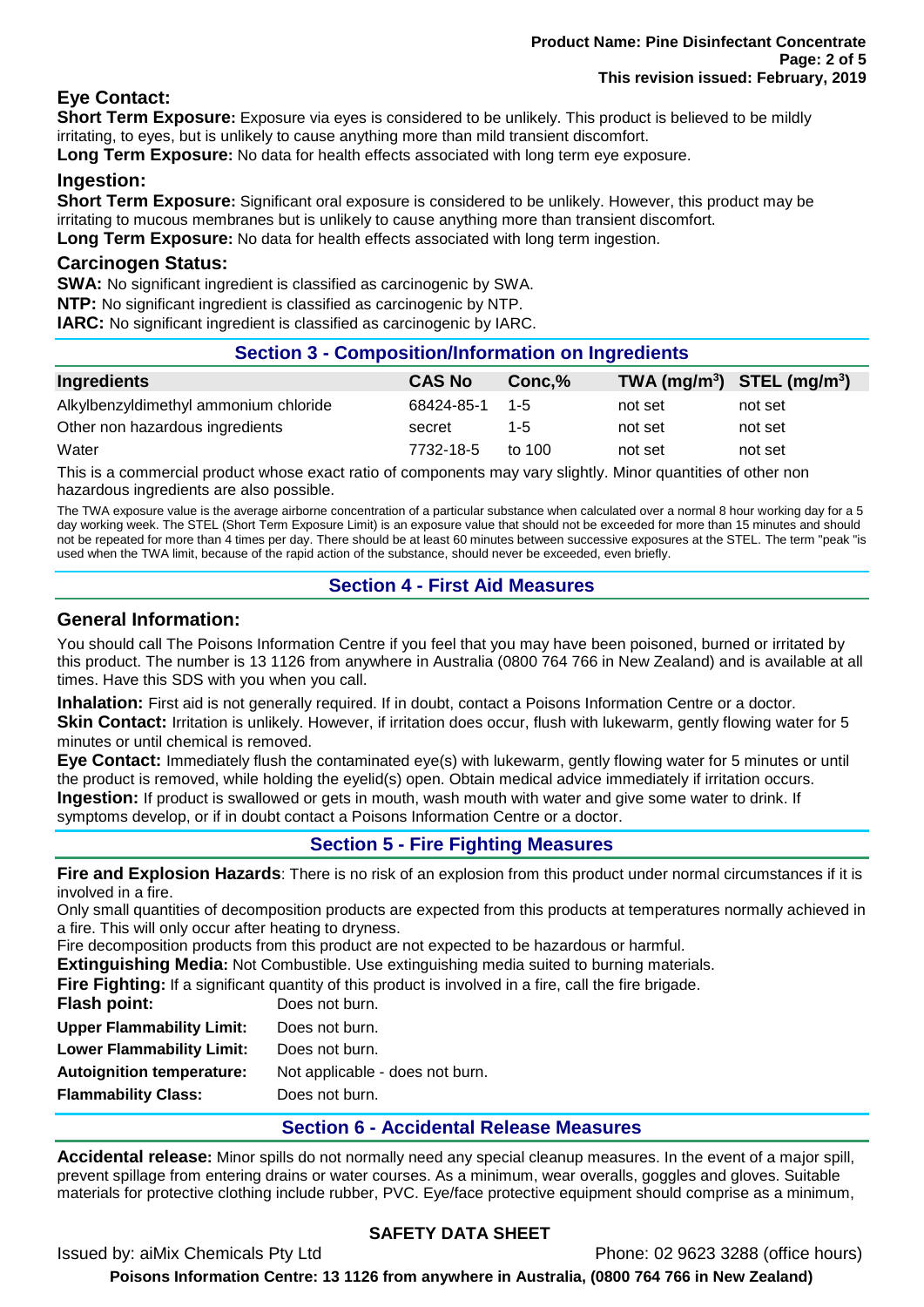#### **Product Name: Pine Disinfectant Concentrate Page: 3 of 5 This revision issued: February, 2019**

protective glasses and, preferably, goggles. If there is a significant chance that vapours or mists are likely to build up in the cleanup area, we recommend that you use a respirator. Usually, no respirator is necessary when using this product. However, if you have any doubts consult the Australian Standard mentioned below (section 8). Stop leak if safe to do so, and contain spill. Absorb onto sand, vermiculite or other suitable absorbent material. If spill is too large or if absorbent material is not available, try to create a dike to stop material spreading or going into drains or waterways. Sweep up and shovel or collect recoverable product into labelled containers for recycling or salvage, and dispose of promptly. Recycle containers wherever possible after careful cleaning. After spills, wash area preventing runoff from entering drains. If a significant quantity of material enters drains, advise emergency services. This material may be suitable for approved landfill. Ensure legality of disposal by consulting regulations prior to disposal. Thoroughly launder protective clothing before storage or re-use. Advise laundry of nature of contamination when sending contaminated clothing to laundry.

# **Section 7 - Handling and Storage**

**Handling:** Keep exposure to this product to a minimum, and minimise the quantities kept in work areas. Check Section 8 of this SDS for details of personal protective measures, and make sure that those measures are followed. The measures detailed below under "Storage" should be followed during handling in order to minimise risks to persons using the product in the workplace. Also, avoid contact or contamination of product with incompatible materials listed in Section 10.

**Storage:** Make sure that the product does not come into contact with substances listed under "Incompatibilities" in Section 10. Check packaging - there may be further storage instructions on the label.

## **Section 8 - Exposure Controls and Personal Protection**

The following Australian Standards will provide general advice regarding safety clothing and equipment:

Respiratory equipment: **AS/NZS 1715**, Protective Gloves: **AS 2161**, Occupational Protective Clothing: AS/NZS 4501 set 2008, Industrial Eye Protection: **AS1336** and **AS/NZS 1337**, Occupational Protective Footwear: **AS/NZS2210**.

#### **SWA Exposure Limits TWA (mg/m<sup>3</sup>**

# **) STEL (mg/m<sup>3</sup> )**

Exposure limits have not been established by SWA for any of the significant ingredients in this product.

No special equipment is usually needed when occasionally handling small quantities. The following instructions are for bulk handling or where regular exposure in an occupational setting occurs without proper containment systems. **Ventilation:** No special ventilation requirements are normally necessary for this product. However make sure that the work environment remains clean and that vapours and mists are minimised.

**Eye Protection:** Eye protection such as protective glasses or goggles is recommended when this product is being used.

**Skin Protection:** The information at hand indicates that this product is not harmful and that normally no special skin protection is necessary. However, we suggest that you routinely avoid contact with all chemical products and that you wear suitable gloves (preferably elbow-length) when skin contact is likely.

**Protective Material Types:** There is no specific recommendation for any particular protective material type. **Respirator:** Usually, no respirator is necessary when using this product. However, if you have any doubts consult the Australian Standard mentioned above.

# **Section 9 - Physical and Chemical Properties:**

| <b>Physical Description &amp; colour:</b> | Green coloured liquid.                    |
|-------------------------------------------|-------------------------------------------|
| Odour:                                    | Pleasant fragrance.                       |
| <b>Boiling Point:</b>                     | Approximately 100°C at 100kPa.            |
| <b>Freezing/Melting Point:</b>            | Approximately 0°C.                        |
| <b>Volatiles:</b>                         | Water component.                          |
| <b>Vapour Pressure:</b>                   | 2.37 kPa at 20°C (water vapour pressure). |
| <b>Vapour Density:</b>                    | No data.                                  |
| <b>Specific Gravity:</b>                  | 1.0 approx                                |
| <b>Water Solubility:</b>                  | Completely soluble in water.              |
| pH:                                       | Neutral.                                  |
| <b>Volatility:</b>                        | No data.                                  |
| <b>Odour Threshold:</b>                   | No data.                                  |
| <b>Evaporation Rate:</b>                  | No data.                                  |
| <b>Coeff Oil/water Distribution:</b>      | No data                                   |
| <b>Autoignition temp:</b>                 | Not applicable - does not burn.           |

#### **SAFETY DATA SHEET**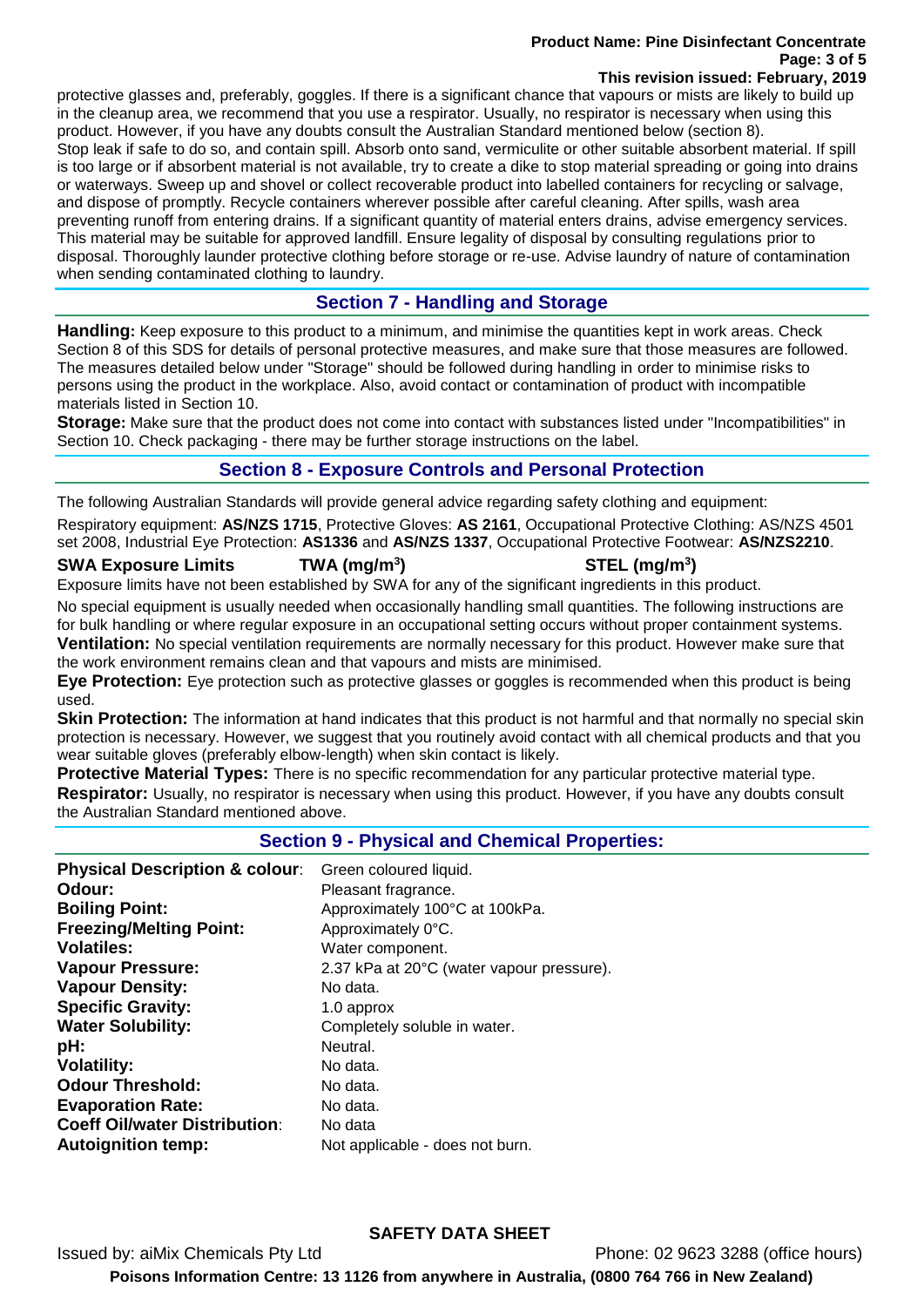# **Section 10 - Stability and Reactivity**

**Reactivity:** This product is unlikely to react or decompose under normal storage conditions. However, if you have any doubts, contact the supplier for advice on shelf life properties.

**Conditions to Avoid:** None known.

**Incompatibilities:** No particular Incompatibilities.

**Fire Decomposition:** Only small quantities of decomposition products are expected from this products at temperatures normally achieved in a fire. This will only occur after heating to dryness. Carbon dioxide, and if combustion is incomplete, carbon monoxide and smoke. Nitrogen and its compounds, and under some circumstances, oxides of nitrogen. Occasionally hydrogen cyanide gas. Hydrogen chloride gas, other compounds of chlorine. Water. Carbon monoxide poisoning produces headache, weakness, nausea, dizziness, confusion, dimness of vision, disturbance of judgment, and unconsciousness followed by coma and death.

**Polymerisation:** This product will not undergo polymerisation reactions.

## **Section 11 - Toxicological Information**

**Local Effects: Target Organs:** None known

#### **Classification of Hazardous Ingredients**

Ingredient **Risk Phrases** 

No ingredient mentioned in the HSIS database is present in this product at hazardous concentrations.

#### **Section 12 - Ecological Information**

Insufficient data to be sure of status.

## **Section 13 - Disposal Considerations**

**Disposal:** Containers should be emptied as completely as practical before disposal. If possible, recycle containers either in-house or send to recycle company. If this is not practical, send to a commercial waste disposal site. This product should be suitable for landfill. However, check with local Waste Disposal Authority before sending there. Note that product properties may have been changed in use, significantly altering it's suitability for landfill. Please do NOT dispose into sewers or waterways.

#### **Section 14 - Transport Information**

**UN Number:** This product is not classified as a Dangerous Good by ADG, IATA or IMDG/IMSBC criteria. No special transport conditions are necessary unless required by other regulations.

#### **Section 15 - Regulatory Information**

**AICS:** All of the significant ingredients in this product are compliant with NICNAS regulations.

#### **Section 16 - Other Information**

**This SDS contains only safety-related information. For other data see product literature.**

| Acronyms:           |                                                                                                                        |
|---------------------|------------------------------------------------------------------------------------------------------------------------|
| <b>ADG Code</b>     | Australian Code for the Transport of Dangerous Goods by Road and Rail, 7th Edition                                     |
| <b>AICS</b>         | Australian Inventory of Chemical Substances                                                                            |
| <b>CAS Number</b>   | <b>Chemical Abstracts Service Registry Number</b>                                                                      |
| <b>Hazchem Code</b> | Emergency action code of numbers and letters that provide information to emergency<br>services especially firefighters |
| <b>IARC</b>         | International Agency for Research on Cancer                                                                            |
| <b>SWA</b>          | Safe Work Australia, formerly ASCC and NOHSC                                                                           |
| <b>NOS</b>          | Not otherwise specified                                                                                                |
| <b>NTP</b>          | National Toxicology Program (USA)                                                                                      |
| <b>R-Phrase</b>     | <b>Risk Phrase</b>                                                                                                     |
| <b>SUSMP</b>        | Standard for the Uniform Scheduling of Medicines & Poisons                                                             |
| <b>UN Number</b>    | <b>United Nations Number</b>                                                                                           |
|                     | THIS SDS SUMMARISES OUR BEST KNOWLEDGE OF THE HEALTH AND SAFETY HAZARD INFORMATION OF THE PRODUCT AND HOV              |

THIS SDS SUMMARISES OUR BEST KNOWLEDGE OF THE HEALTH AND SAFETY HAZARD INFORMATION OF THE PRODUCT AND HOW TO SAFELY HANDLE AND USE THE PRODUCT IN THE WORKPLACE. EACH USER MUST REVIEW THIS SDS IN THE CONTEXT OF HOW THE PRODUCT WILL BE HANDLED AND USED IN THE WORKPLACE.

# **SAFETY DATA SHEET**

Issued by: aiMix Chemicals Pty Ltd Phone: 02 9623 3288 (office hours) **Poisons Information Centre: 13 1126 from anywhere in Australia, (0800 764 766 in New Zealand)**